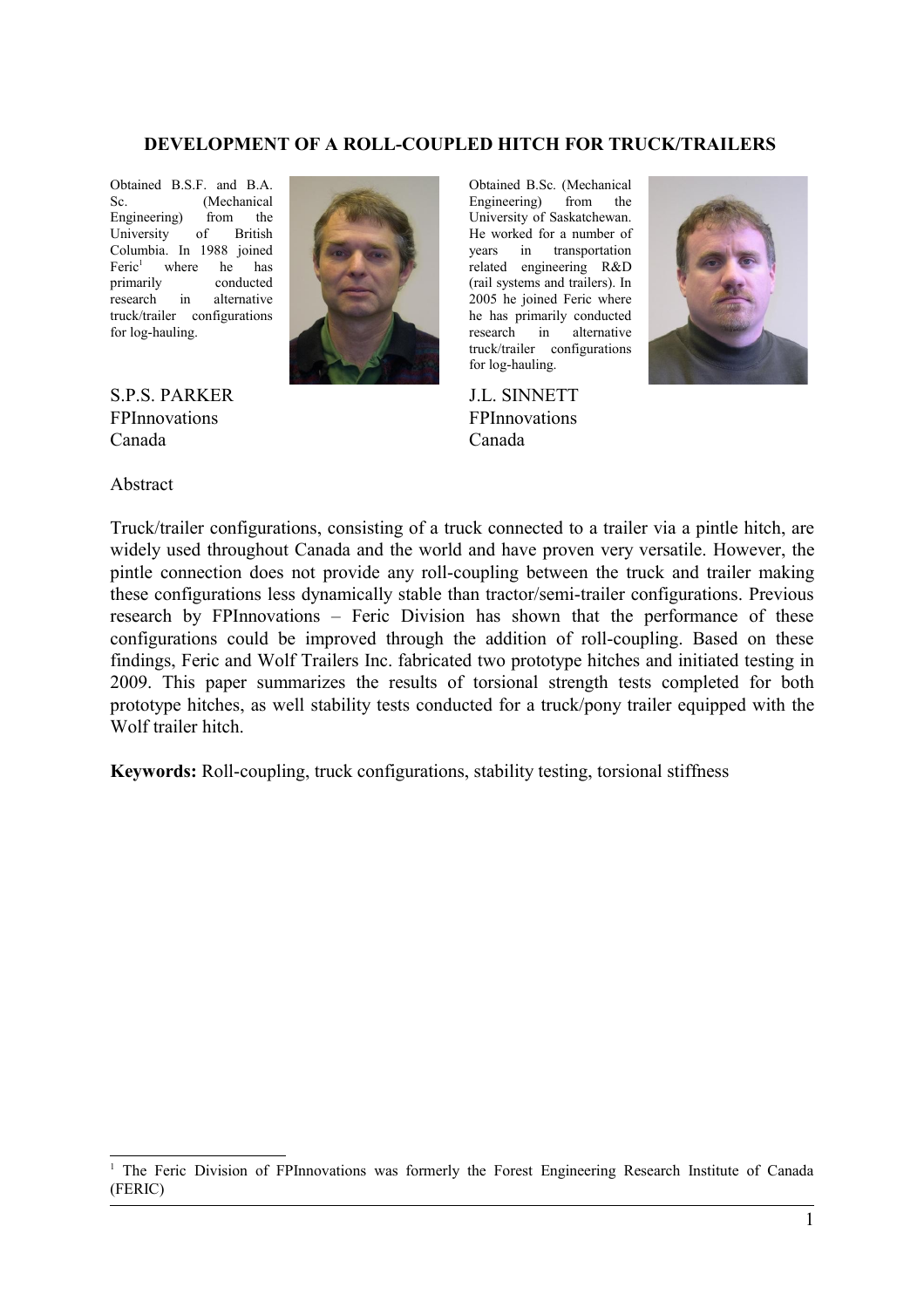# **1. Introduction**

#### **1.1 Background**

Truck/trailer configurations, consisting of a truck connected to a trailer via a pintle hitch, are widely used throughout Canada and the world for hauling a variety of commodities (Figure 1). These configurations have proven very versatile and manoeuvrable under a wide range of operating conditions. However, the pintle connection does not provide any roll-coupling between the truck and trailer making these configurations less dynamically stable than tractor/semi-trailer configurations. Two types of truck/trailer configurations that are widely used in Canada are truck/pony trailers and truck/full trailers.



**Figure 1. Truck/trailer configurations**

In Canada, the truck/full trailer and truck/pony trailer were incorporated into the federalprovincial-territorial memorandum of understanding (MOU) on interprovincial weights and dimensions in September 1991. The regulatory limits applied to these configurations in the MOU were based on testing and analysis conducted by the Ontario Ministry of Transportation (Billing, Lam, 1992). As a result of this work, trailer weight allowances were capped at 17 000 kg, 24 000 kg and 31 000 kg for 2-axle, 3-axle, and 4-axle full trailers respectively and [2](#page-1-0)1 000 kg for 3-axle pony trailers in the MOU.<sup>2</sup> This resulted in reductions of up to 3 000 kg in the payload capacity of the 3- and 4-axle full-trailers and 3-axle pony trailers relative their allowable axle capacity.

<span id="page-1-0"></span><sup>&</sup>lt;sup>2</sup> The MOU has not been universally applied by all provinces and territories.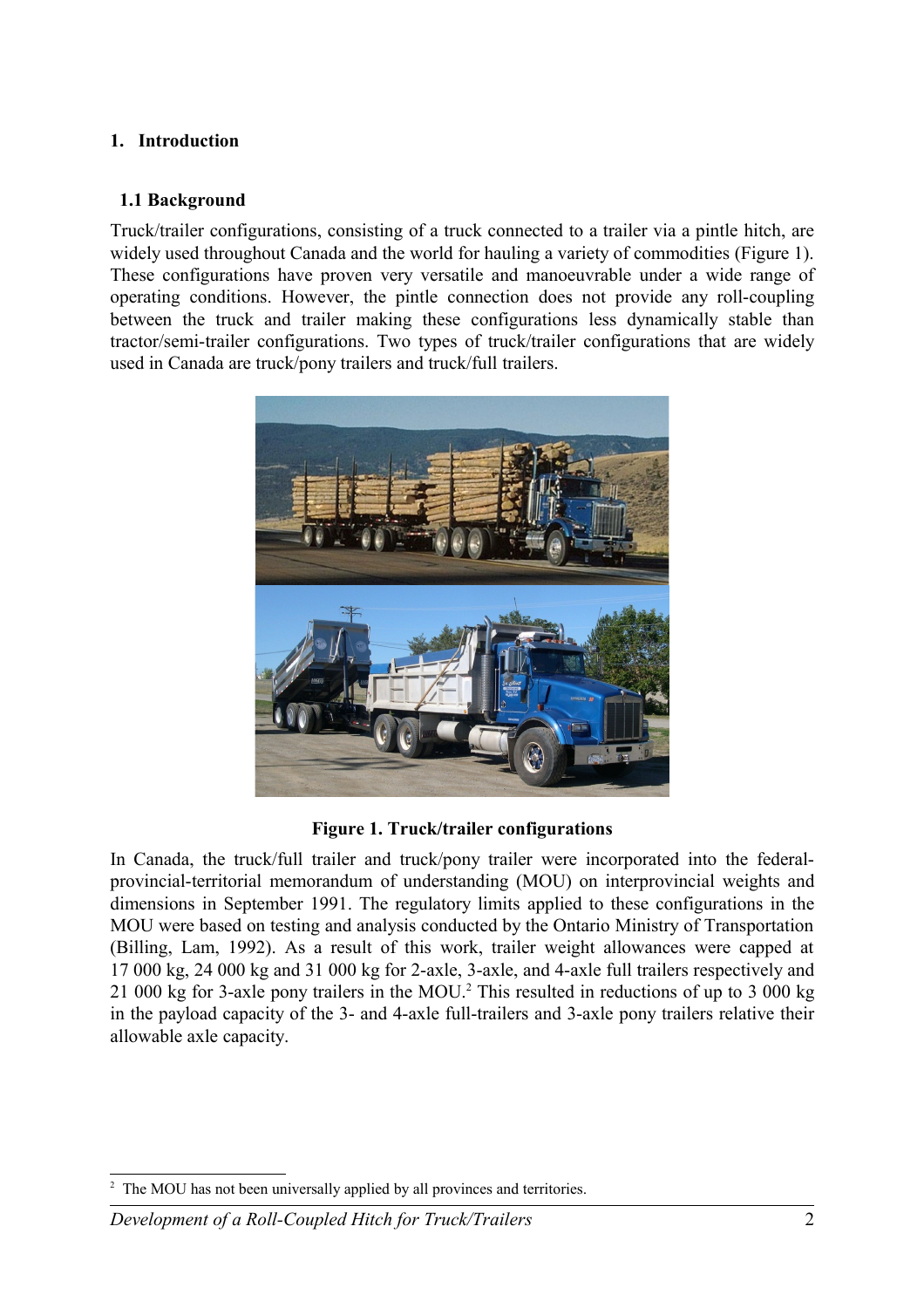## **1.2 Preliminary Work**

In previous research (Parker, 2004) Feric determined<sup>[3](#page-2-0)</sup> that adding roll-coupling could significantly improve the dynamic performance of truck/full trailers – meeting or exceeding performance standards – most importantly, Load Transfer Ratio (LTR) – at full payloads.

Feric, in conjunction with Arctic Manufacturing Ltd. of Prince George, BC, designed a prototype hitch to add roll-coupling to the truck/full trailer (Figure 2).



**Figure 2. Feric prototype full-trailer drawbar**

Wolf Trailers Inc. of Vernon, BC developed a hitch to address the need for roll-coupling specifically for pony trailers (Figure 3), and approached Feric to evaluate the concept. Using computer simulation, Feric concluded that the addition of roll-coupling would result in improved dynamic performance and stability for the truck/pony trailer at maximum axle weights (Parker, 2008).



# **Figure 3. Wolf Trailers roll-coupled pony-trailer hitch**

With improved dynamic performance (and the corresponding improvement in overall safety), it was hoped that jurisdictions would increase the weight allowances for these configurations;

<span id="page-2-0"></span><sup>&</sup>lt;sup>3</sup> Computer simulations were conducted using the University of Michigan Transportation Institute (UMTRI) yaw/roll model.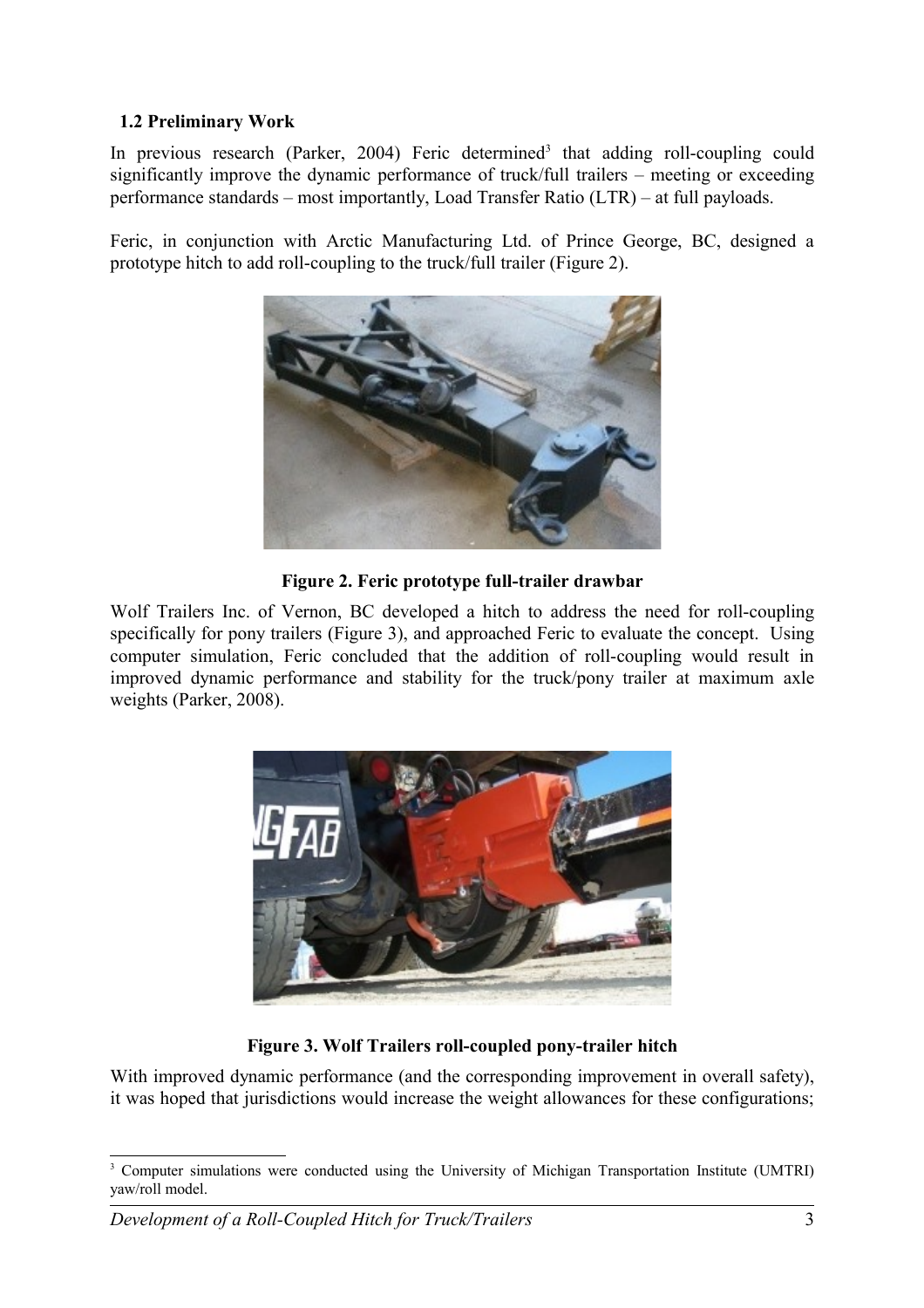increasing overall productivity, and decreasing fuel consumption and greenhouse gas emissions (per unit of delivered payload).

Based upon these overriding objectives, Feric developed a test plan to evaluate the effectiveness of the Feric hitch. Following the creation of this test plan, Wolf Trailers agreed to follow a similar testing methodology for their hitch. Where possible, the testing of the two hitches would be conducted cooperatively in order to save both time and cost, standardize test procedures and improve testing repeatability.

The test plan included the following phases:

- 1. Evaluation of hitch torsional stiffness
- 2. Evaluation of vehicle performance
- 3. Evaluation of hitch performance in-service

To date, only phase 1 (hitch torsional stiffness evaluation) has been completed for both hitches (Sinnett, Parker 2009). Phase 2 (vehicle performance testing) (Parker, Sinnett 2009) as well as phase 3 (in-service testing) has been partially completed for the Wolf Trailer (pony trailer) hitch, but these phases have yet to be completed for the Feric prototype (full-trailer) hitch. This paper will focus on the torsional testing conducted for both hitches, as well as stability tests conducted for the Wolf Trailer hitch.

# **2. Methodology**

## **2.1 Torsional Stiffness Evaluation**

The proposed torsional strength requirements for the Feric hitch were based on Transport Canada's C-dolly performance requirements (Transport Canada, 1993), increased proportionally to recognize the higher gross vehicle weight (GVW) associated with quad-axle full-trailers as compared with the C-dolly (34 000 kg versus 26 100 kg).

The resulting torsional strength requirements<sup>[4](#page-3-0)</sup> proposed were:

- The ability of sustaining a torque of at least 60 kN·m
- A torsional stiffness of at least  $4 \text{ kN·m/deg}$ , with respect to the longitudinal direction
- Residual deformation in the hitch (after removal of the torque) of less than 0.5 degrees.

While pony trailers do not have the same higher GVW as full-trailers, the Wolf Trailer hitch was designed and tested to the same requirements as the Feric hitch.<sup>[5](#page-3-1)</sup>

The torsional stiffness tests were conducted at the FPInnovations – Forintek facility in Vancouver, BC. The test apparatus (Figure 4) consisted of an H-shaped frame, anchored to the floor, which one end of the hitch was attached to and fixed in place. The other end of the hitch was attached (through a jig assembly) to two vertically mounted hydraulic cylinders that were attached via a mounting frame to the floor.

<span id="page-3-0"></span><sup>&</sup>lt;sup>4</sup> In addition to the torsional strength requirements, the hitches were specified to have a static load rating of 400 kN in longitudinal direction, 130 kN in vertical direction and 40 kN in lateral direction.

<span id="page-3-1"></span><sup>&</sup>lt;sup>5</sup> While the Wolf Trailer hitch was specifically designed for pony trailers, it could be in the future adapted to be used on full-trailers. Thus, testing it to the higher requirements was deemed appropriate.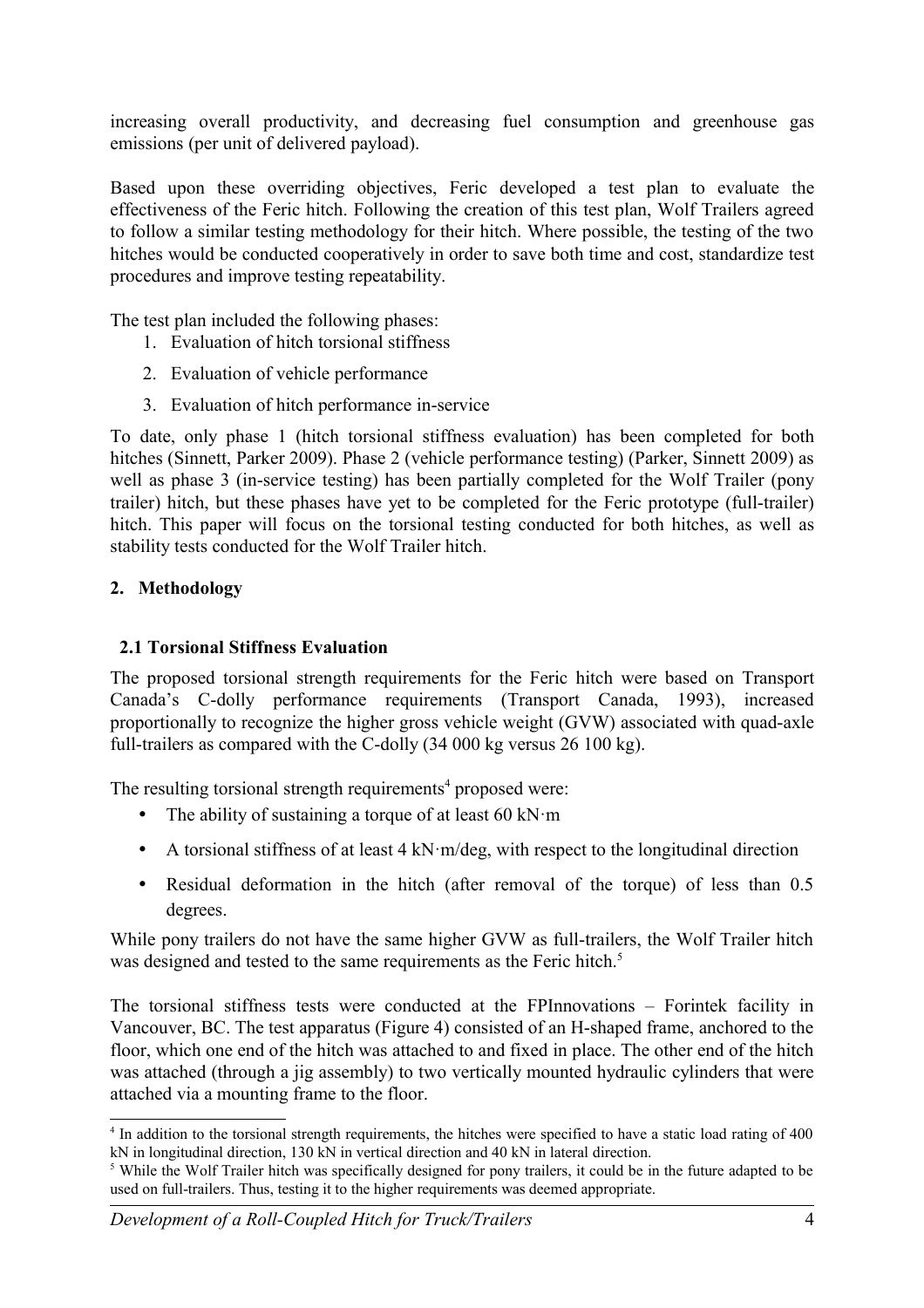The two cylinders were controlled independently using a computer control system, which recorded both cylinder displacement and cylinder force continuously throughout the test. Controlling the cylinders via displacement ensured that, as one cylinder extended and the other cylinder retracted, the centre of twist<sup>[6](#page-4-0)</sup> would remain fixed in space through the entire loading cycle, thus allowing the hitch to experience pure torsion along its longitudinal axis for the entire test. The control system also recorded data from ten displacement sensors attached to the hitch, which were used to calculate drawbar twist.



**Figure 4. Torsional stiffness test apparatus with Feric hitch**

# *Test Procedure*

The test procedure developed (using the computer control system software) consisted of the following steps:

- 1. Move cylinders to their zero positions; defined as the height at which the hitch is level – longitudinally and laterally. Cylinder loads are equalized; this is the zero torque starting position for the test.
- 2. Gradually apply a torque to the hitch about its longitudinal axis until 60 kN·m is reached and until either of the following limits is reached.
	- a. A maximum cylinder load of 35.6 kN.
	- b. A maximum twist angle of 15 degrees.<sup>[7](#page-4-1)</sup>
- 3. Gradually remove the torque to the hitch about its longitudinal axis and continue to apply a torque in the opposing direction until 60 kN·m is reached in the opposite

<span id="page-4-0"></span><sup>&</sup>lt;sup>6</sup> The cylinder's centre of twist equates to a point equidistant between the top pinned connections of the two cylinders. This point is aligned with the longitudinal axis of the hitch to ensure a purely torsional loading.

<span id="page-4-1"></span><sup>&</sup>lt;sup>7</sup> Once the twist reaches 15 degrees, if the torque has not already reached 60 kN $\bullet$ m, then the torsional stiffness requirement of 4 kN•m/deg will not be reached and the hitch will have failed.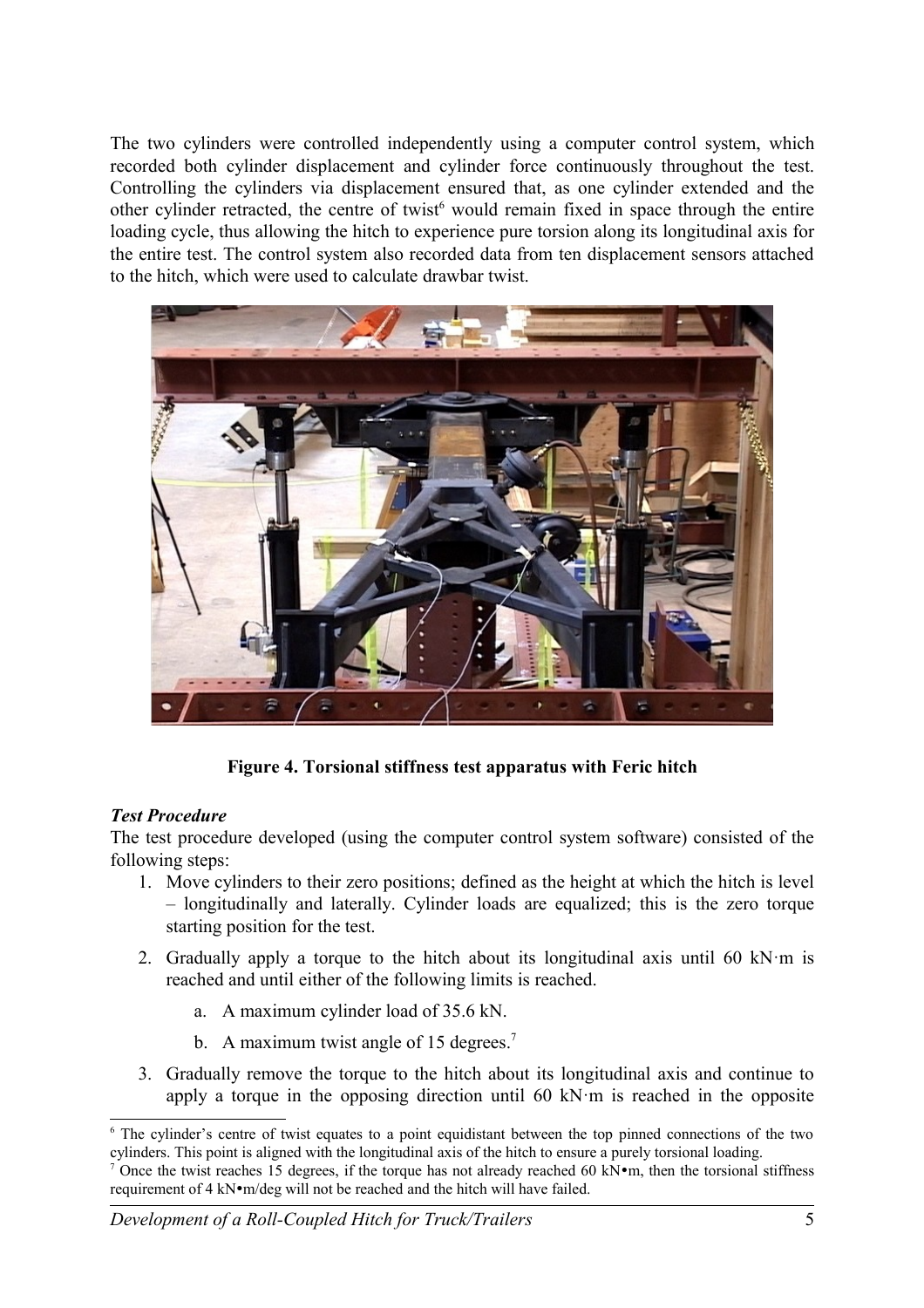direction. This is accomplished by reversing the direction of cylinder movement according to the same conditions and constraints as previously described.

4. Gradually remove the torque from the hitch. In order to ensure enough data are collected to identify the zero point, the cylinders are twisted back through to zero to 17.8 kN in each cylinder in opposing directions, or to a cylinder offset of 12.5 cm.

Hitch torque  $(T)$  in kN·m is calculated with the following formula:

 $T = F \times D \times \cos \phi$  (1)

Where  $F =$  force in each cylinder  $(kN)$ 

 $D =$  lateral distance between cylinders<sup>[8](#page-5-0)</sup> (m)

 $\varnothing$  = angle of twist (at cylinders)

#### **2.2 Vehicle Performance Evaluation**

#### *Steady State Stability*

The performance measure used to measure steady state stability is the static rollover threshold (SRT), which is the lateral acceleration (measured in g) where the roll unit just achieves complete axle lift-off.<sup>[9](#page-5-1)</sup> For a non-roll-coupled truck/pony trailer, the trailer and truck are separate roll units, whereas the truck and trailer make up one roll unit for the roll-coupled configuration. This test was conducted on the tilt table (similar to SAE recommended practice J2180), whereby both the truck and trailer were free to roll. Safety chains were used to prevent complete rollover.

#### *Differential Roll Stability*

It is also desirable to quantify the potential improvements that could be achieved from rollcoupling under dynamic conditions. Previous research has demonstrated significant improvements in dynamic stability with roll-coupling during a lane change manoeuvre where a "phase shift" in lateral acceleration occurs between the truck and trailer centres of gravity (CG). In simulations, the performance measure most frequently used to evaluate the dynamic stability is the load transfer ratio (LTR), which is defined as:

$$
LTR = \frac{(L_i - L_r)}{(L_i + L_r)}
$$
 (2)

Where  $L_1$  = sum of roll unit axle loads on left side

 $L<sub>r</sub>$  = sum of roll unit axle loads on right side

This performance measure is difficult to measure experimentally in a dynamic manoeuvre due to the cost and complexity of installing load sensors at each wheel end to allow continuous wheel load measurement. Therefore, a static test was devised on the tilt table to demonstrate the lateral acceleration phase shift phenomenon and estimate the relative improvements that could be achieved from roll-coupling for this configuration. This was accomplished by restraining the truck from rolling relative to the tilt table while allowing the trailer to roll, in effect resulting in different lateral accelerations at the truck and trailer. This test will

<span id="page-5-0"></span><sup>8</sup> Lateral distance between cylinders was fixed at 1.83 m

<span id="page-5-1"></span><sup>&</sup>lt;sup>9</sup> Due to its low compliance, steering axle of truck is not included when determining SRT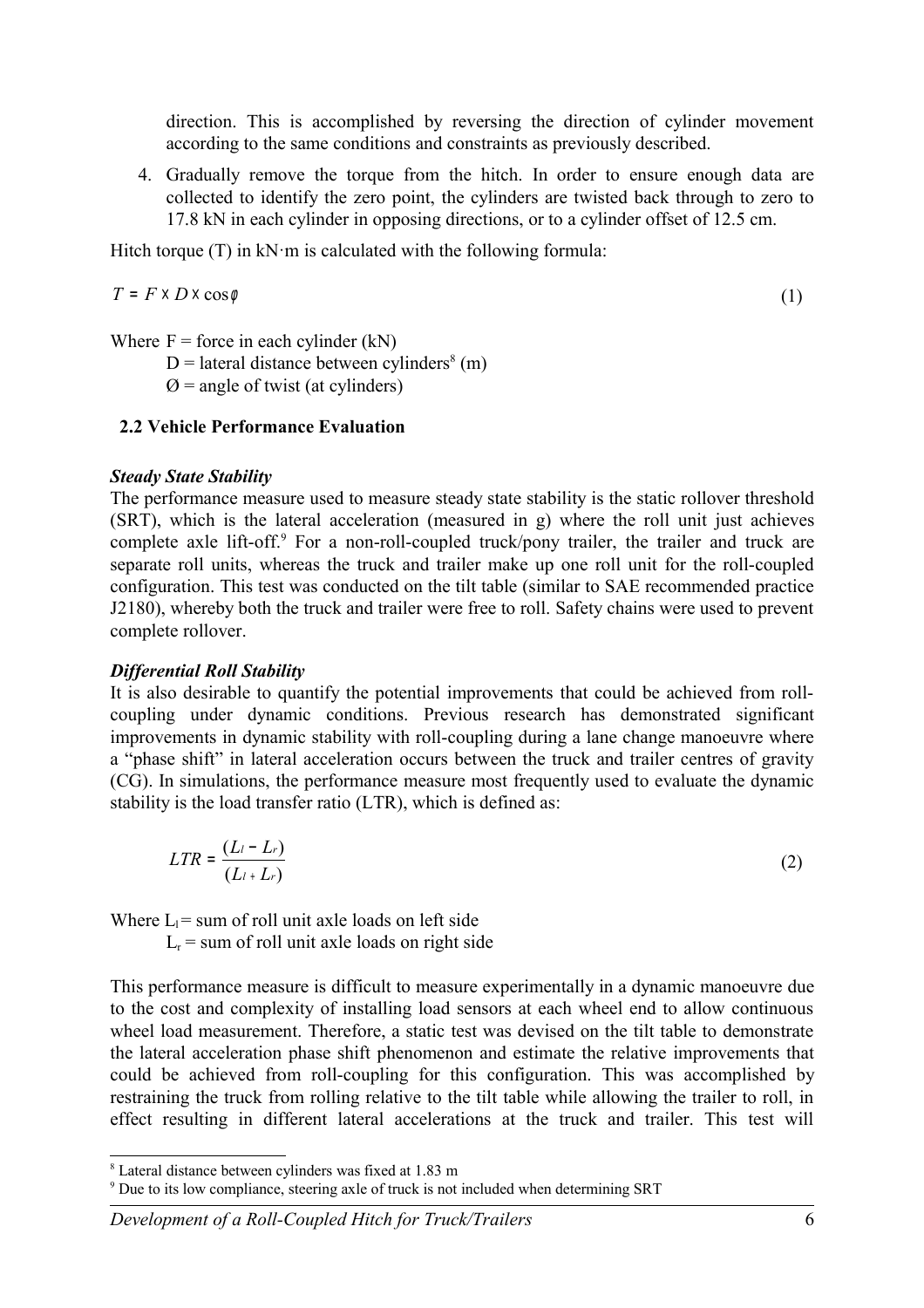henceforth be referred to as the "differential roll stability" test. Both tests were conducted at Arrow Transport's side dump facility in Ashcroft, BC.

#### *Test Procedure*

For each test, the test configuration was secured to prevent complete rollover in order to maintain safety and prevent damage to the configuration and facilities. In the steady state stability (SRT measurement) test, the truck was free to roll with the trailer. In the differential roll test, the truck was restrained with ratchet binders to prevent any roll relative to the tilt table.

The tilt table was raised up to the point where full wheel lift-off had occurred on the high side of the tilt table for all axles of the trailer. The rotation angles were measured at the tilt table, trailer and truck frames, and drawbar.

In addition, individual wheel loads on the high side<sup>[10](#page-6-0)</sup> of the tilt table were also recorded to measure the load transfer progression of the configuration throughout the test. The static LTR was computed for the truck and trailer using the following formula:

$$
LTR = \frac{(1 - L_t)}{L_0} \tag{3}
$$

Where  $L_t$  = sum of roll unit axle loads on left side (high side of tilt table) at time t  $L_0$  = sum of roll unit axle loads on left side on level ground

The lateral acceleration (LA) throughout each tilt (measured in g) was computed using the following formula:

$$
LA = \tan \theta \tag{4}
$$

Where  $\theta$  = tilt angle (in degrees)

$$
SRT = LA when the roll unit LTR = 1 (i.e. full axle lift-off)
$$
 (5)

The following two measures were used to evaluate the effect of roll-coupling in the differential roll test:

- LTR at a trailer lateral acceleration of  $0.3$  g (i.e. when tilt table is at  $16.7$ degrees)
- Lateral acceleration at trailer axle lift-off

The tandem drive truck/tridem pony trailer was loaded to target loads of 9 100 kg and 17 000 kg on the steering and drive axles, respectively. The tridem pony trailer was loaded to two separate target load conditions: 21 000 and 24 000 kg to evaluate the effect of an increased trailer load above the MOU allowance to full axle weight potential.

<span id="page-6-0"></span> $10$  Only the high side wheel loads were measured, due to safety concerns related to raising the right side wheels above the curb rail on the tilt table. The data analysis was adjusted to neutralize the effect of this.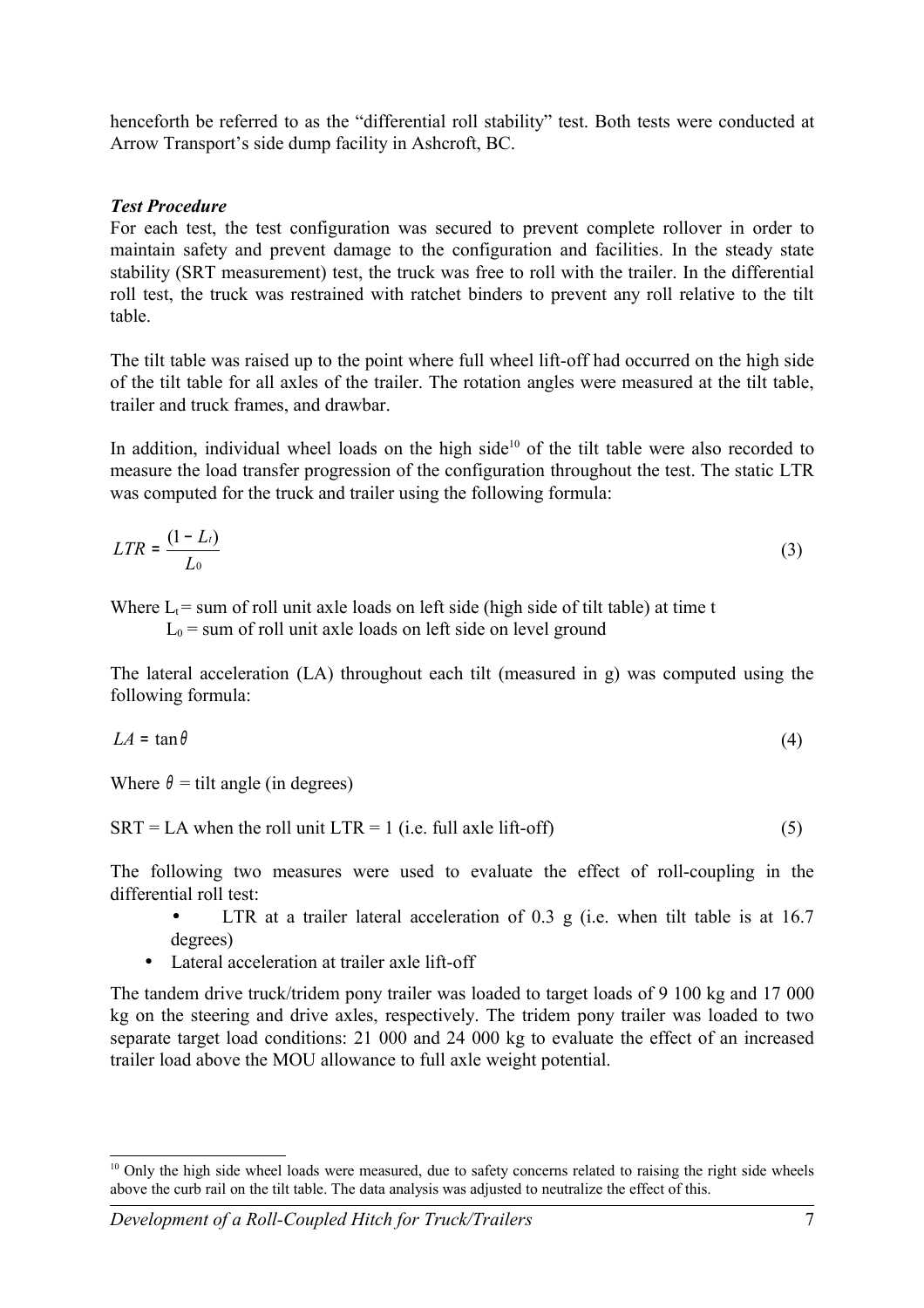#### **3. Results and Discussion**

#### **3.1 Torsional Stiffness Evaluation**

A total of five and three tests were conducted for the Feric and Wolf trailer hitches respectively. For all tests, the hitches were twisted (in both directions) to a torque that exceeded the required 60 kN $\cdot$ m.

There was significant hysteresis exhibited during the tests as illustrated in Figure 5. The exact mechanism of this energy loss is unknown, however friction losses between parts in the hitch assembly is one probable factor. The hysteresis meant that the hitch followed a different path while loading and unloading. Thus, when the control system indicated that the cylinders had returned to equal loading conditions (zero torque), the hitch would always be at a different angle from where it started. This was not indicative of any residual deformation in the hitch, but it did make any direct measurements of residual deformation difficult.



**Figure 5. Sample torsional test** 

The testing demonstrated that there were two distinct stiffness levels for both hitches as illustrated in Figure 5. However, even at low levels of torque, significant stiffness was encountered, and there was no range in which true slack<sup>[11](#page-7-0)</sup> occurred. The stiffness encountered in this low range (between 3 and 4 kN·m/deg) was a great deal less than the rest of the loading/unloading curve. However, as 4 kN·m/deg is considered an adequate overall hitch stiffness, this stiffness is clearly significant and cannot be considered true slack (although it being much lower does indicate that slack is being taken up in this phase).

<span id="page-7-0"></span><sup>&</sup>lt;sup>11</sup> Slack, as defined as angular motion (twist) with little or no torque.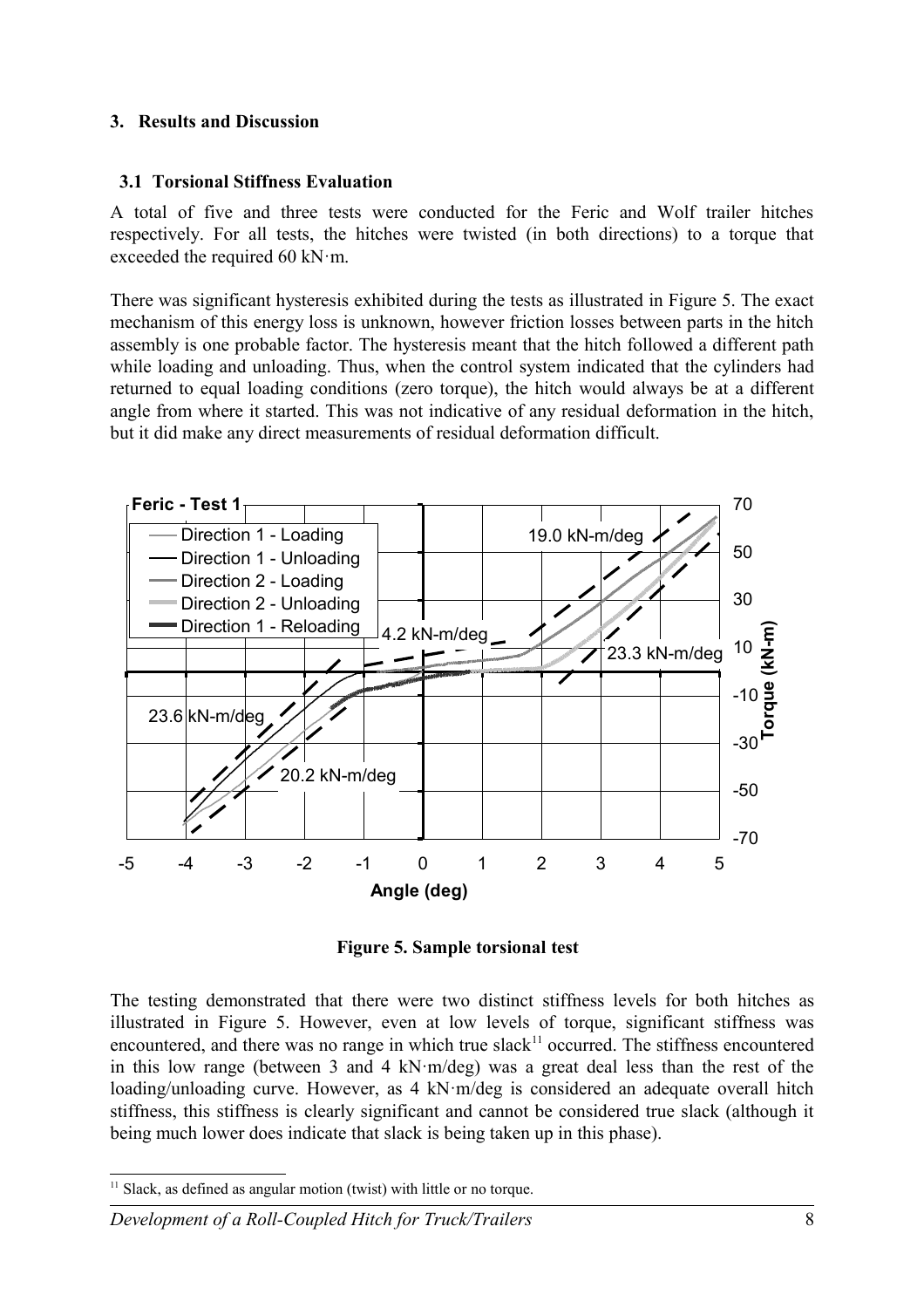The average stiffness results are summarized in Table 1. The overall stiffness of the hitch was determined by using the overall change in torque and overall change in angle. This methodology, using the whole test in both directions to determine an overall stiffness was similar to that used by the NRC (Preston-Thomas, 1994) to determine tractor and trailer frame torsional stiffness.

|                               | Feric Hitch |             | Wolf Trailer Hitch |             |
|-------------------------------|-------------|-------------|--------------------|-------------|
|                               | Direction1  | Direction 2 | Direction1         | Direction 2 |
| Maximum torque $(kN \cdot m)$ | $-64.4$     | 64.8        | $-63.5$            | 64.2        |
| Maximum angle (deg)           | $-4.0$      | 5.0         | $-4.3$             | 5.1         |
| Stiffness $(kN·m/deg)$        |             |             |                    |             |
| Loading                       | 20.6        | 19.7        | 19.8               | 19.1        |
| Unloading                     | 23.5        | 22.7        | 20.2               | 20.8        |
| Stiffness $(kN·m/deg)$        |             |             |                    |             |
| Low range                     | 3.9         |             | 2.9                |             |
| Overall                       | 14.4        |             | 13.6               |             |

#### **Table 1 - Torsional Testing Summary**

Both the Feric hitch and the Wolf Trailer hitch exhibited the ability to sustain a torque of at least 60 kN·m. The maximum applied torque resulted in roughly 5 degrees of twist, much less than the 15 degrees allowable. Both hitches exhibited a torsional stiffness nearly 3.5 times the required 4 kN·m/deg, with average stiffness levels of 14.4 and 13.6 kN·m for the Feric and Wolf Trailer hitches respectively. These results suggest that both hitches may be overdesigned, and that design refinements could reduce these factors somewhat – saving weight. However, this is not recommended to any great extent as truck/trailer hitches can operate in extreme environments, where a great deal of vibration and atypical loading conditions can occur.

The energy loss (hysteresis) during the tests made direct measurement of potential residual deformation problematic. The hysteresis ensured that the zero load point while unloading would always be quite different from that when loading. It is possible, however, to use the test results to indirectly analyze whether any deformation occurred. The consistency of results between the tests indicates that the drawbars were never stressed beyond their elastic limits suggesting that no deformation had occurred.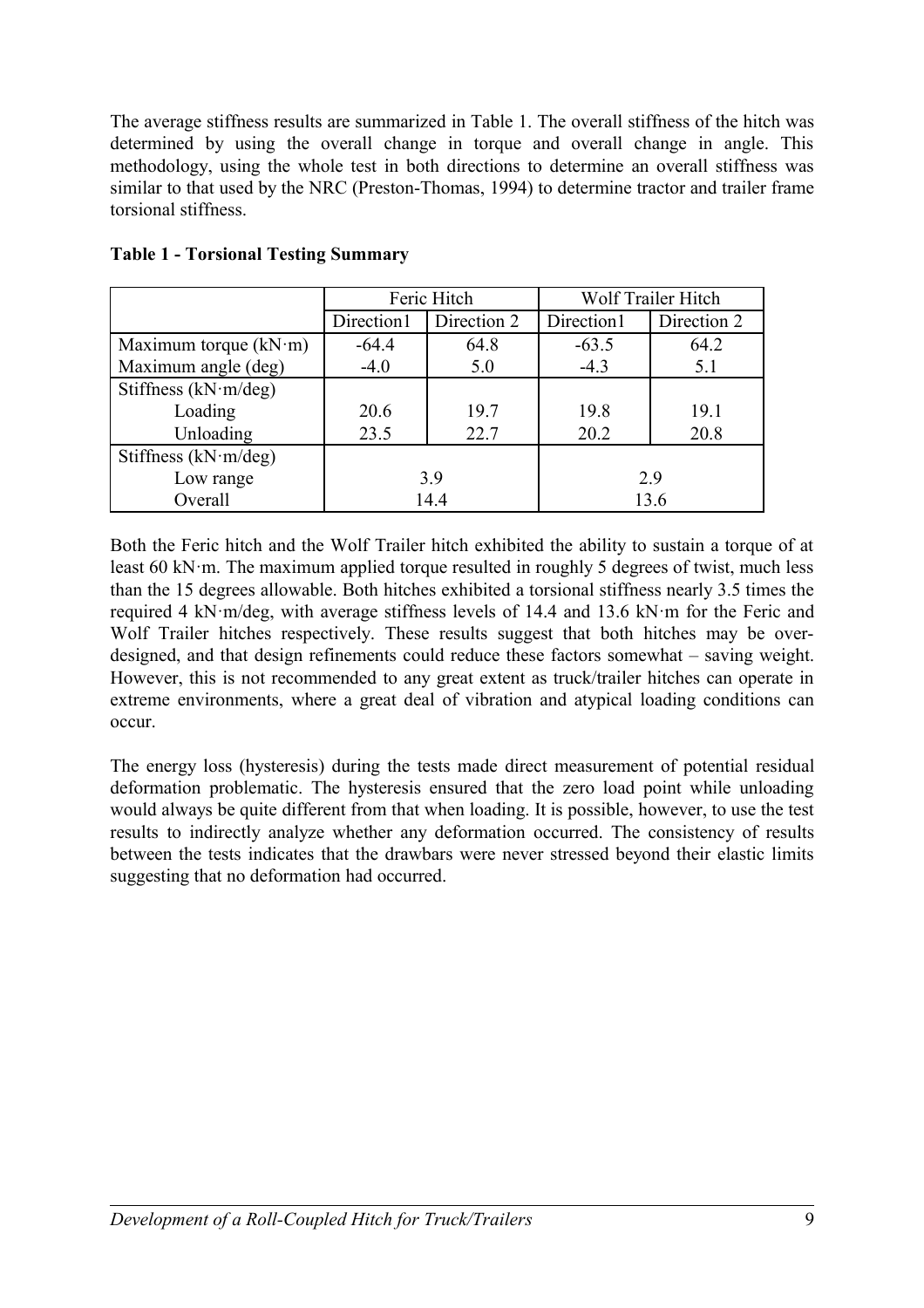# **3.2 Vehicle Performance Evaluation**

## *Steady State Stability*

The presence of roll-coupling improved the steady state stability of the truck/pony trailer with an improvement in SRT of 10.5% and 8% for the 21 000 kg and 24 000 kg trailer loads, respectively (Figure 6). This improvement was largely due to the truck being included as part of the critical roll unit for the roll-coupled cases. In the non-roll-coupled cases, the trailer was the critical roll unit as it rolled prior to the truck. These results showed that a roll-coupled truck/pony trailer at an increased trailer load of 24 000 kg had an improved SRT (0.484 g) relative to the non-roll-coupled configuration carrying the MOU trailer weight of 21 000 kg  $(0.467 \text{ g})$ .



**Figure 6. Comparison of steady state stability.**

# *Differential Roll Stability*

The use of roll-coupling was demonstrated to improve the differential roll stability of the truck/pony trailer. This is illustrated by the increased lateral acceleration of trailer axle lift-off (Figure 7) and decreased LTR (Figure 8). The lateral acceleration at which trailer axle lift-off occurred increased with roll-coupling by 5.6% and 11.2% for the 21 000 kg and 24 000 kg loads respectively. Improved performance was achieved at an increased trailer load of 24 000 kg with roll-coupling compared with the existing allowable trailer weight of 21 000 kg without roll-coupling. The overall improvement in LTR at 0.3 g lateral acceleration resulting from roll-coupling was approximately 30%, and was largely due to the combined effect of the truck and trailer in the LTR calculation. Similar levels of LTR were achieved for the rollcoupled unit at both trailer loads.

The differential roll tests demonstrated that the roll-coupled drawbar functioned as intended, and allowed the truck and trailer to act together as one unit and improve configuration stability when the truck and trailer lateral accelerations are "out of phase" with each other. It is anticipated that under dynamic conditions, the difference in lateral accelerations between the truck and trailer would be higher than was achieved under the static test conditions, resulting in a further improvement in performance.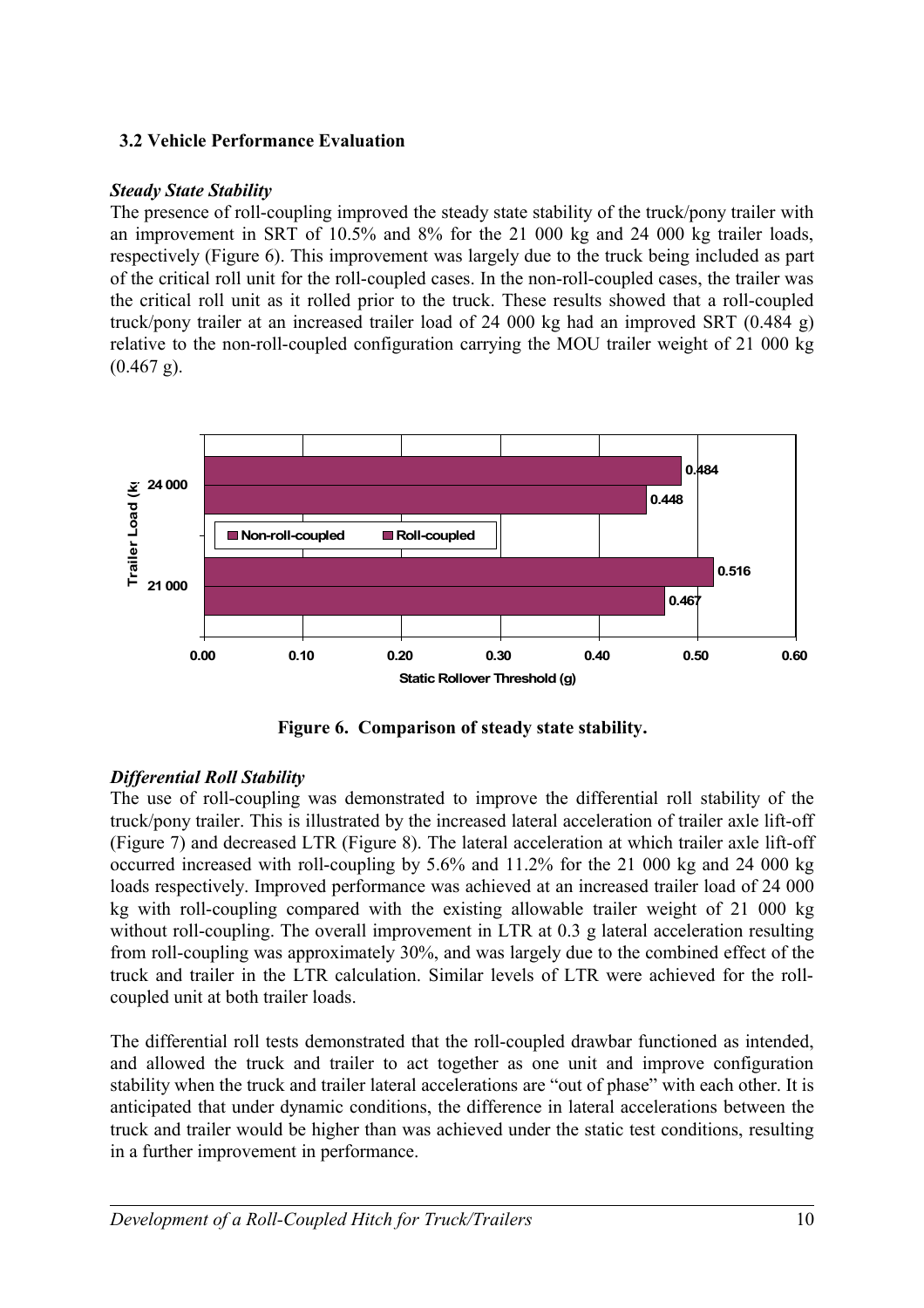

**Figure 7. Differential roll performance – lateral acceleration at trailer lift-off.**



# **Figure 8. Differential roll performance – roll unit load transfer ratio at 0.3 g trailer lateral acceleration.**

# **4. Conclusions**

- Both the prototype hitches achieved the prescribed torsional strength and stiffness requirements of 60 kN·m and 4 kN·m/degree respectively. The measured torsional stiffness exceeded the minimum stiffness requirement by a significant factor, with average stiffness levels of 14.4 and 13.6 kN·m for the Feric and Wolf Trailer hitches respectively. The maximum applied torque resulted in approximately 5 degrees of twist, much less than the prescribed 15 degrees.
- The hysteresis observed in the torsional tests made direct measurement of potential residual deformation problematic. However, the consistency of test results indicates that both hitches were not stressed beyond their elastic range, and that minimal deformation occurred.
- Tilt table testing showed that roll-coupling improved the steady state stability of the truck/pony trailer with an improvement in SRT of 10.5% and 8% for the 21 000 kg and